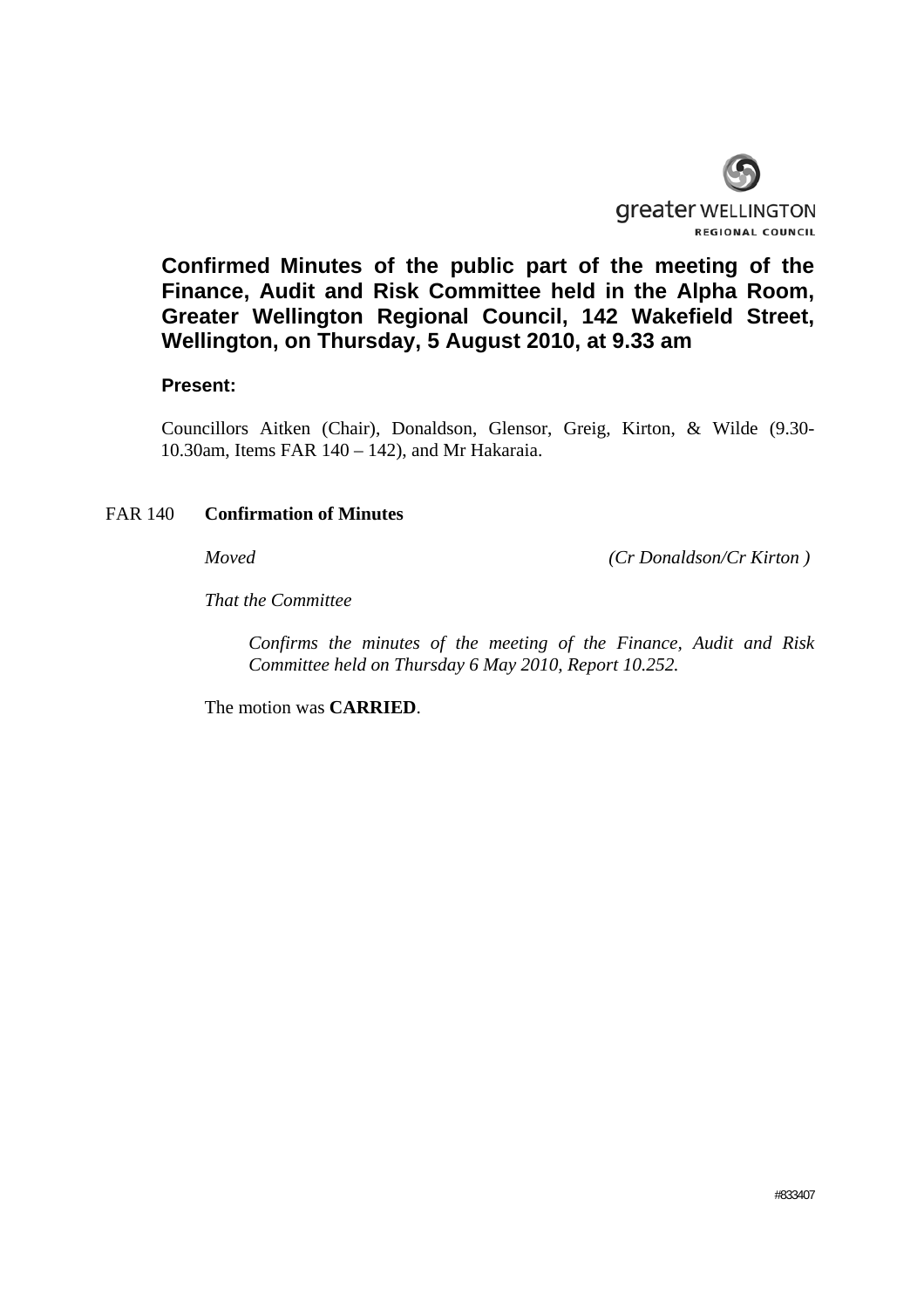### FAR 141 **Exclusion of the Public**

### **Report 10.412 File: E/06/30/02**

*Moved (Cr Donaldson/Cr Kirton )* 

*That the Committee* 

1. *Excludes the public from the following part of the proceedings of this meeting namely:* 

- *1. Public excluded minutes from the 6 May 2010 meeting of the Finance, Audit and Risk Committee*
- *2. Insurance Renewal 2010/11*
- *3. CentrePort guarantee,*

*The general subject of each matter to be considered while the public is excluded, the reasons for passing this resolution in relation to each matter and the specific grounds under section 48(1) of the Local Government Official Information and Meetings Act 1987 for the passing of this resolution are as follows:* 

### *General subject of each matter to be Reason for passing this resolution in relation to each matter Ground under section 48(1) for the passing of this resolution*

*considered:* 

*1. Public excluded minutes from the 6 May 2010 meeting of the Finance, Audit and Risk Committee The information contained in this report relates to Greater Wellington Regional Council tendering the electricity supply agreement for the key wholesale water supply sites and The Regional Council Centre. Having this part of the meeting open to the public would be likely to prejudice the Council's ability to obtain the best price when tendering as it would reveal their bottom line. The Council has not been able to identify a public interest favouring disclosure of this particular information in public proceedings of the meeting that would override this prejudice.*

*That the public conduct of the whole or the relevant part of the proceedings of the meeting would be likely to result in the disclosure of information for which good reason for withholding would exist under section 7(2)(i) of the Local Government Official Information and Meetings Act 1987 (i.e. to enable Greater Wellington to carry out, without prejudice or disadvantage, negotiations).*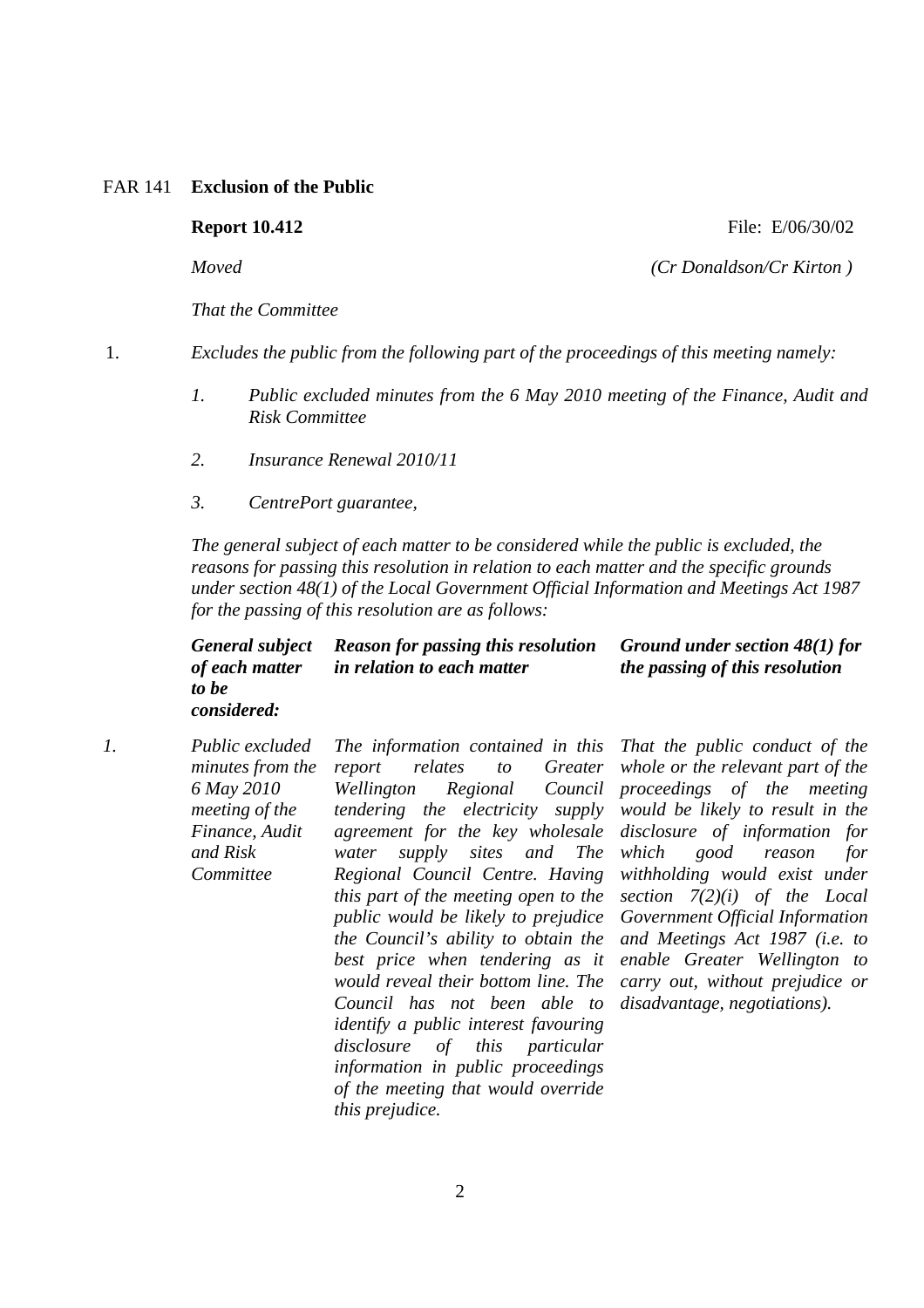| 2.               | <i>Insurance</i><br>Renewal<br>2010/11 | The report contains information<br>provided by insurance providers<br>relating to pricing for the renewal<br>of Greater Wellington's insurance.<br>Release of this information would<br>likely<br>prejudice<br>their<br>be<br>$\mathfrak{t}\mathfrak{o}$<br>commercial position as it would<br><i>pricing.</i><br>reveal<br>their<br>In<br>the<br>circumstances, this is considered<br>unreasonable<br>given<br>the<br>environment insurance providers<br>operate in. Greater Wellington has<br>not been able to identify a public<br>interest favouring disclosure of this<br>particular information in public<br>proceedings of the meeting that<br>would override this prejudice to<br>their commercial position. | That the public conduct of the<br>whole or the relevant part of the<br>proceedings of the meeting<br>would be likely to result in the<br>disclosure of information for<br>which<br>good<br>for<br>reason<br>withholding would exist under<br>section $7(2)(b)(ii)$ of the Local<br>Government Official Information<br>and Meetings Act 1987 (i.e. to<br>protect information where the<br>making available<br>that<br>of<br>information would<br>be<br>likely<br>unreasonably to prejudice the<br>commercial position of<br>the<br>person who supplied or is the<br>subject of the information). |
|------------------|----------------------------------------|----------------------------------------------------------------------------------------------------------------------------------------------------------------------------------------------------------------------------------------------------------------------------------------------------------------------------------------------------------------------------------------------------------------------------------------------------------------------------------------------------------------------------------------------------------------------------------------------------------------------------------------------------------------------------------------------------------------------|-------------------------------------------------------------------------------------------------------------------------------------------------------------------------------------------------------------------------------------------------------------------------------------------------------------------------------------------------------------------------------------------------------------------------------------------------------------------------------------------------------------------------------------------------------------------------------------------------|
| $\mathfrak{Z}$ . | <b>CentrePort</b><br><b>Guarantee</b>  | Release<br>$\sigma f$<br>the<br>information<br>contained in this report in public<br>proceedings of the meeting would<br>be likely to prejudice the Council<br>CentrePort's<br>and<br>commercial<br>position as the report identifies<br>interest rate margins. The Council<br>has not been able to identify a<br>public interest favouring disclosure<br>of this particular information in<br>public proceedings of the meeting<br>that would override this prejudice.                                                                                                                                                                                                                                              | That the public conduct of the<br>whole or the relevant part of the<br>proceedings of the meeting<br>would be likely to result in the<br>disclosure of information for<br>which<br>good<br>for<br>reason<br>withholding would exist under<br>section $7(2)(b)(ii)$ of the Local<br>Government Official Information<br>and Meetings Act 1987 (i.e. to<br>protect information where the<br>making<br>available<br>that<br>of<br>information would<br>be<br>likely<br>unreasonably to prejudice the                                                                                                |

*This resolution is made in reliance on section 48(1) of the Local Government Official Information and Meetings Act 1987 and the particular interest or interests protected by section 6 or section 7 of that Act which would be prejudiced by the holding of the whole or the relevant part of the proceedings of the meeting in public are as specified above.* 

*commercial position of the person who supplied or is the subject of the information).*

The motion was **CARRIED**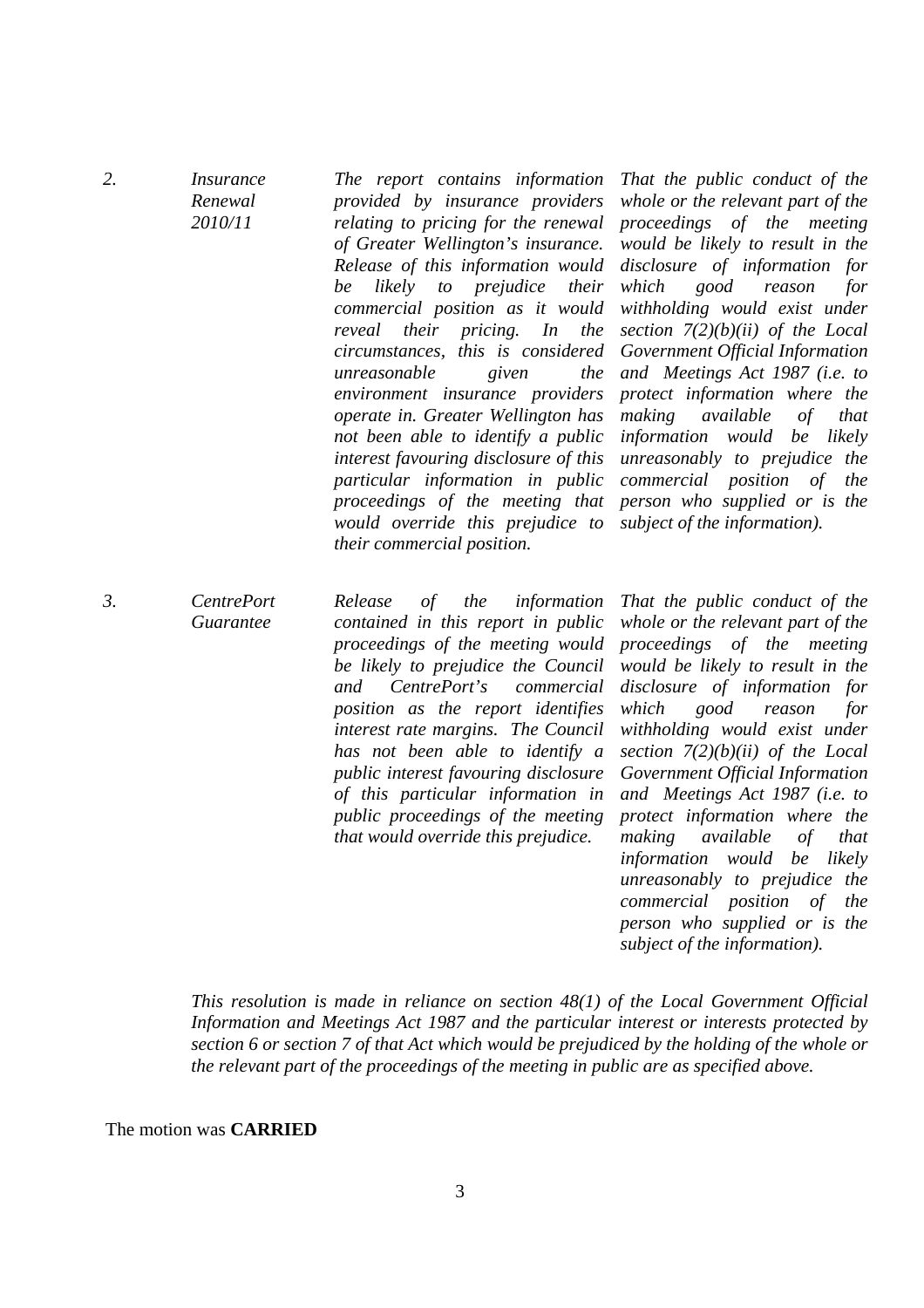The meeting was adjourned between 9.35 am and 10.02 am to conduct public excluded business.

The meeting then returned into public session to deal with the remaining items on the agenda.

## FAR 142 **Review by Price Waterhouse Coopers**

**Report 10.382 File: CFO/04/06/01** 

Barry Turfrey, Chief Financial Officer, introduced the report.

*Moved (Cr Greig/Cr Donaldson)* 

*That the Committee*:

- *1. Receives the report.*
- *2. Notes the contents of the report.*

The motion was **CARRIED**.

The meeting was adjourned between 10.25 am and 10.35 am for morning tea.

### FAR 143 **People & Capability Group: Quarterly and Year End Review**

**Report 10.413** File: PC/01/04/01

Leigh-Anne Buxton, General Manager, People & Capability, introduced the report.

 *Moved (Cr Kirton/Cr Greig)* 

*That the Committee*:

*1. Receives the report.* 

*2. Notes the contents of the report.* 

The motion was **CARRIED**.